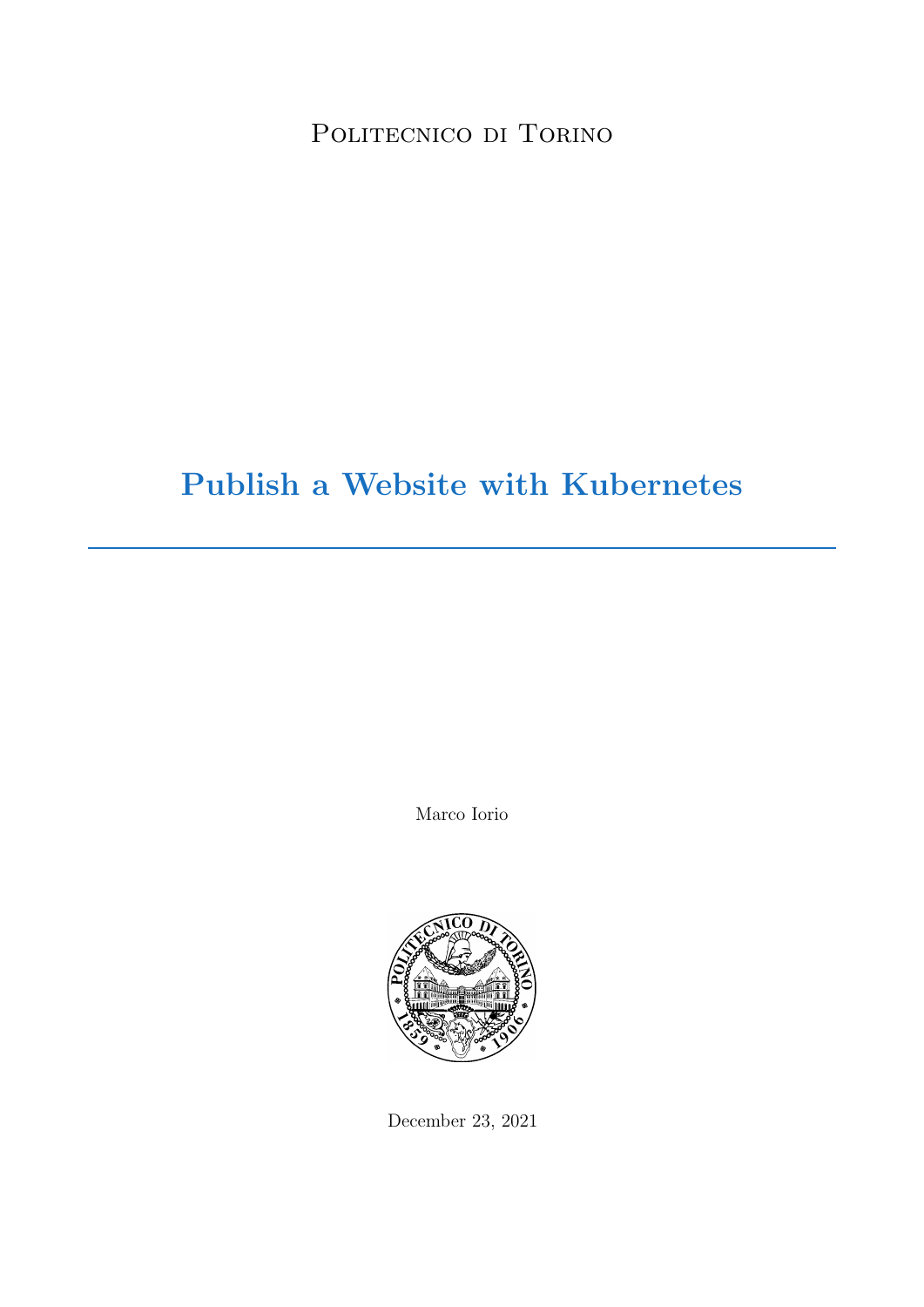## License

This work is licensed under a Creative Commons Attribution-NonCommercial-ShareAlike 3.0 Unported License.

You are free:

- to Share: to copy, distribute and transmit the work
- to Remix: to adapt the work

Under the following conditions:

- Attribution: you must attribute the work in the manner specified by the author or licensor (but not in any way that suggests that they endorse you or your use of the work).
- Noncommercial: you may not use this work for commercial purposes.
- Share Alike: if you alter, transform, or build upon this work, you may distribute the resulting work only under the same or similar license to this one.

More information on the [Creative Commons website.](http://creativecommons.org)



## Acknowledgments

The author would like to thank all the people who contributed to this document, particularly Paola Belmonte who created an early version of this laboratory.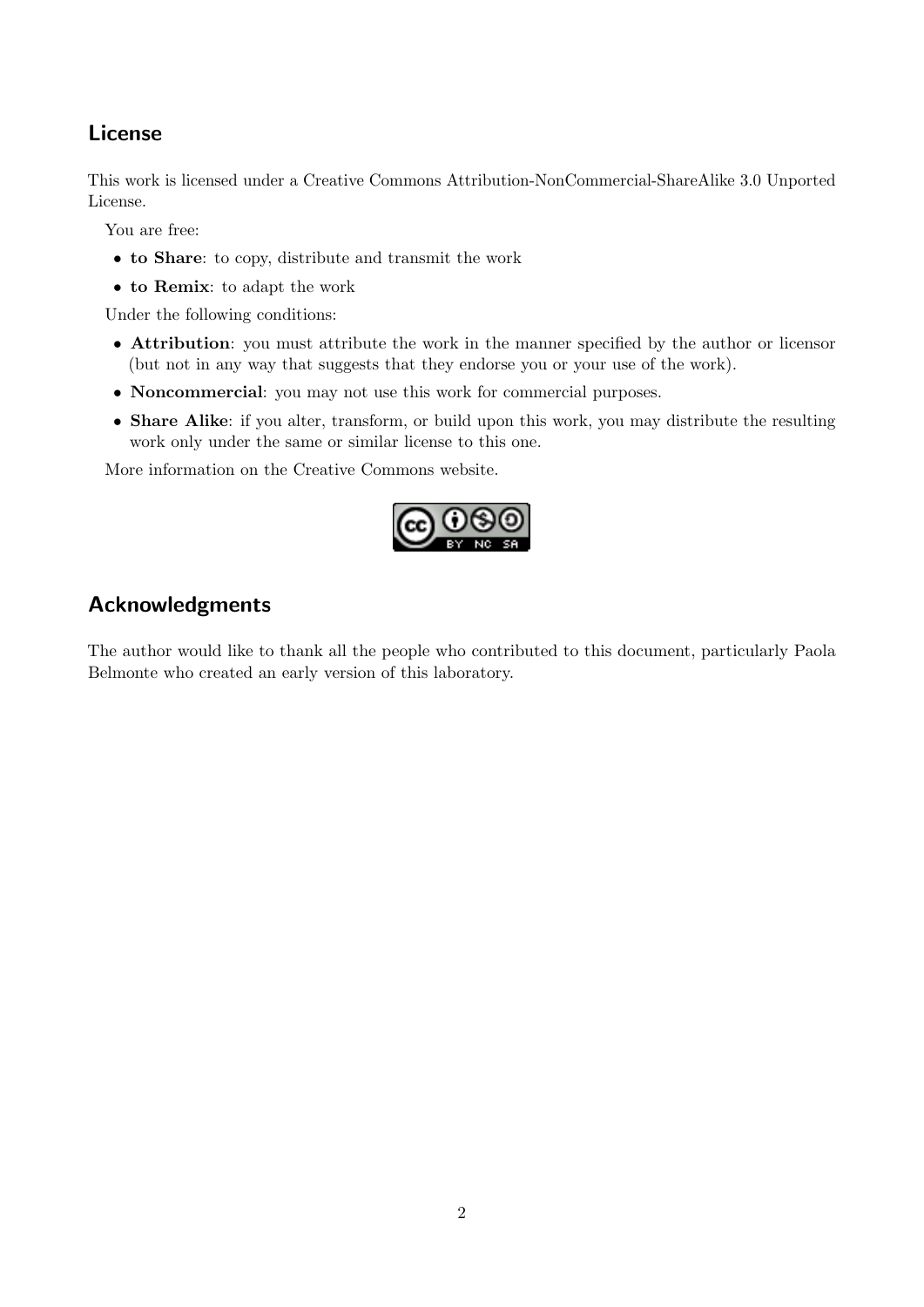## **Contents**

|   | <b>Introduction</b>                                                                                                                                                                                                                   |     |
|---|---------------------------------------------------------------------------------------------------------------------------------------------------------------------------------------------------------------------------------------|-----|
|   |                                                                                                                                                                                                                                       |     |
|   | 2 Creating the website                                                                                                                                                                                                                |     |
|   |                                                                                                                                                                                                                                       |     |
|   | 2.2                                                                                                                                                                                                                                   |     |
|   | Adding the site content resources in the set of the set of the set of the set of the set of the set of the set of the set of the set of the set of the set of the set of the set of the set of the set of the set of the set o<br>2.3 | - 6 |
|   |                                                                                                                                                                                                                                       |     |
|   | 3 Packaging the website as a Docker image                                                                                                                                                                                             |     |
| 4 | Deploying the website on the Kubernetes cluster                                                                                                                                                                                       |     |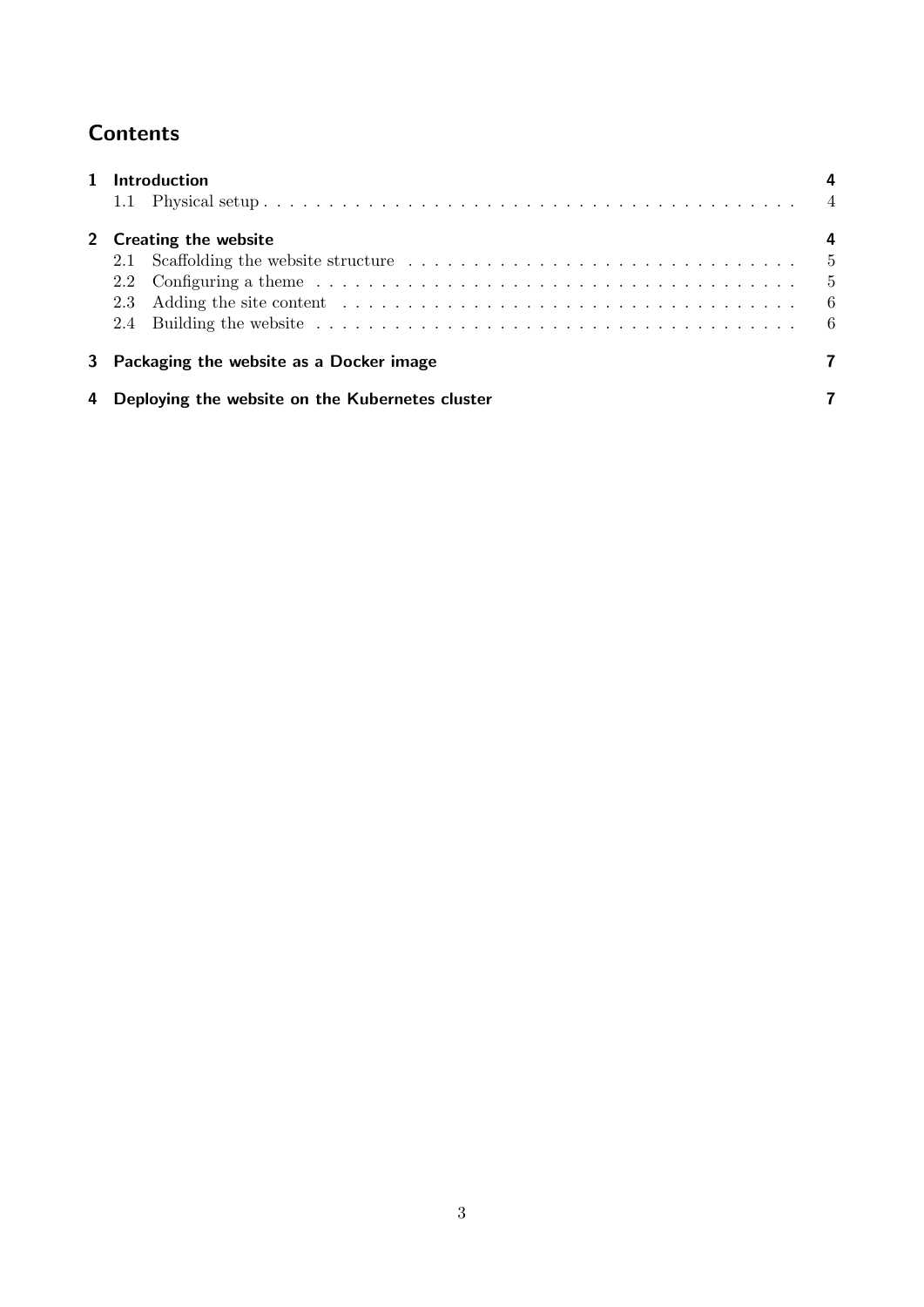## <span id="page-3-0"></span>1 Introduction

The goal of this laboratory is to practice with the complete workflow required to **create**, **package** and deploy a website on a Kubernetes-based cluster. Overall, this aims to better highlight how the different building blocks learned during the previous laboratories (e.g., containers creation, applications deployment and exposition, . . . ), can be combined to achieve a fully functional service.

The very same approach, then, could be generalized, to account for more complex scenarios composed of multiple microservices which cooperate together and implement complex functionalities. An example of such complex setup is provided by the Online Boutique demo application<sup>[1](#page-3-3)</sup> made available by Google.

To show the successful completion of the laboratory, students will be requested at the end to send on the #lab channel of the course's Slack workspace the link to access their website.

#### <span id="page-3-1"></span>1.1 Physical setup

During this laboratory, we will leverage a different setup with respect to the previous exercises. Specifically, we will use:

- 1. A management workstation, to prepare the website, package it as a Docker image and interact with the target Kubernetes cluster (i.e., issue commands through kubectl). To this end, you can start the appropriate instance available in CrownLabs or, if you prefer, use your own laptop.
- 2. A dedicated slice of the CrownLabs Kubernetes cluster, to host the deployed website and expose it to the external world. In particular, your CrownLabs account has been associated with what we call a *sandbox namespace*, that is a Kubernetes namespace you can freely access and use to deploy your own workloads. Additional information about how to configure your management workstation to interact with the sandbox namespace is available on the CrownLabs website<sup>[2](#page-3-4)</sup>. Warning: given you are using a shared infrastructure, your account is associated with limited permissions. In particular, you cannot access resources outside of your namespace, or cluster-wide resources (e.g., nodes). Nonetheless, be respectful of others: do not attempt to perform operations which might damage other users or the CrownLabs infrastructure itself.
- 3. A public docker registry, to publish the docker image containing the resulting website. You can leverage Docker Hub<sup>[3](#page-3-5)</sup> (you need to either have or create a free account), or Harbor, a registry made available by CrownLabs<sup>[4](#page-3-6)</sup>. To access the Harbor dashboard, you need to use your CrownLabs credentials; then, click on your username (top right of the page), select the User Profile tab and copy the CLI secret: that is the password to use to login with the docker login command. To push images on Harbor, their tag shall be composed of the entire registry url, the cloud-sandbox repository and the student's ID as image name prefix. For instance, a student with ID s123098 could tag an image as harbor.crownlabs.polito.it/cloud-sandbox/s123098/website:v0.1

#### <span id="page-3-2"></span>2 Creating the website

To create the website published during this laboratory we will leverage  $Hugo^5$  $Hugo^5$ . Hugo is an opensource static site generator, which simplifies the creation of static websites, such as personal pages,

<span id="page-3-3"></span><sup>1</sup><https://github.com/GoogleCloudPlatform/microservices-demo>

<span id="page-3-4"></span><sup>2</sup><https://crownlabs.polito.it/resources/sandbox/>

<span id="page-3-5"></span><sup>3</sup><https://hub.docker.com/>

<span id="page-3-6"></span><sup>4</sup><https://harbor.crownlabs.polito.it/>

<span id="page-3-7"></span><sup>5</sup><https://gohugo.io/>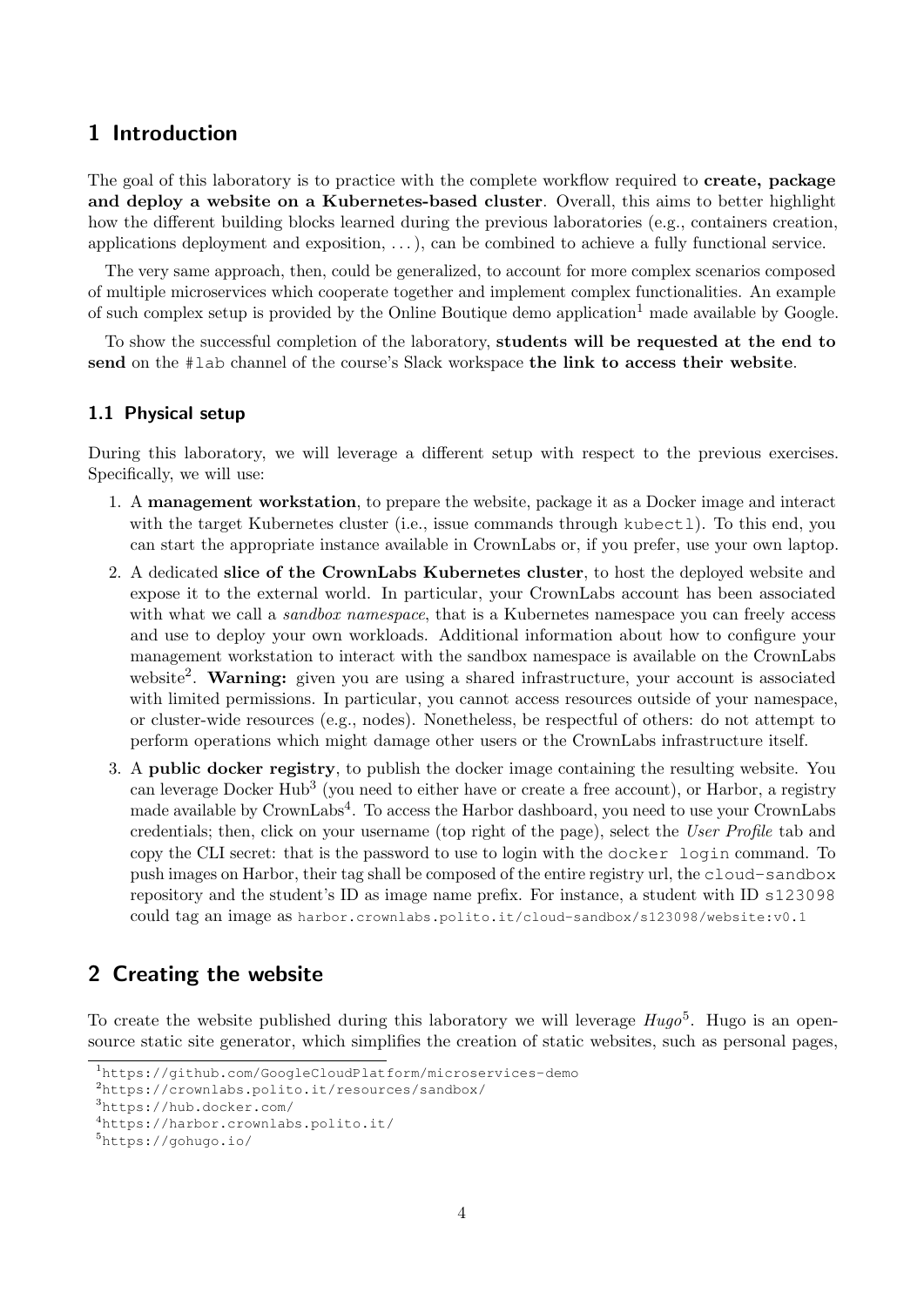blogs, documentation resources, company or product pages. It features a wide variety of predefined templates (a.k.a. themes), while content can be expressed in markdown, which is then automatically converted by Hugo into the actual html pages.

#### <span id="page-4-0"></span>2.1 Scaffolding the website structure

In order to create a new Hugo website, it is possible to leverage the hugo new site command, which initializes a new project and scaffolds the appropriate directory structure:

```
hugo new site path/to/website
```
Looking at the content of the directory, the config.toml file states various configuration directives (e.g., the base URL where the website will be published, the theme to use,  $\dots$ ). The content directory contains the markdown files about the different website sections, static stores all static content, including images, CSS, javascript, . . . , and themes embeds the files about the selected theme (once downloaded).

To prevent issues when building the final website (e.g., missing CSS files), let explicitly configure the website base URL to be relative:

sed -i 's|baseURL = "http://example.org/"|baseURL = "/"|' path/to/website/config.toml

Note: it is suggested to initialize the resulting directory as a Git repository, in order to keep track of the different modifications and simplify the download of the selected theme. The Git repository can be initialized as follows (to be issued from /path/to/website):

```
git init
git add .
git commit -m "Initial commit"
```
#### <span id="page-4-1"></span>2.2 Configuring a theme

With the initial structure in place, it is now time to select a theme for our website. Available themes can be explored on the official page<sup>[6](#page-4-2)</sup>: you can freely choose the one you prefer. The following description assumes you selected the Learn theme, but the steps are definitely similar regardless of the choice (additional information is provided by each theme's subpage).

Once selected, it is necessary add the theme to the website directory structure. While it is possible to download it from the repository as a zip file and extract the content in the themes directory, we suggest to leverage git submodules. Git submodules allow to store a git repository (e.g., the one of the theme), as a subdirectory of another git repository (e.g., our website), though maintaining separate version control information. Overall, this allows to easily update the theme files whenever a new version is available upstream, while decoupling them from the main website repository.

A new submodule (for the Learn theme) can be initialized as follows (the content of the theme is downloaded in the themes/hugo-learn folder):

git submodule add https://github.com/matcornic/hugo-theme-learn.git themes/hugo-learn

Finally, it is necessary to configure the theme in the config.toml file, adding the appropriate line:

<span id="page-4-2"></span><sup>6</sup><https://themes.gohugo.io/>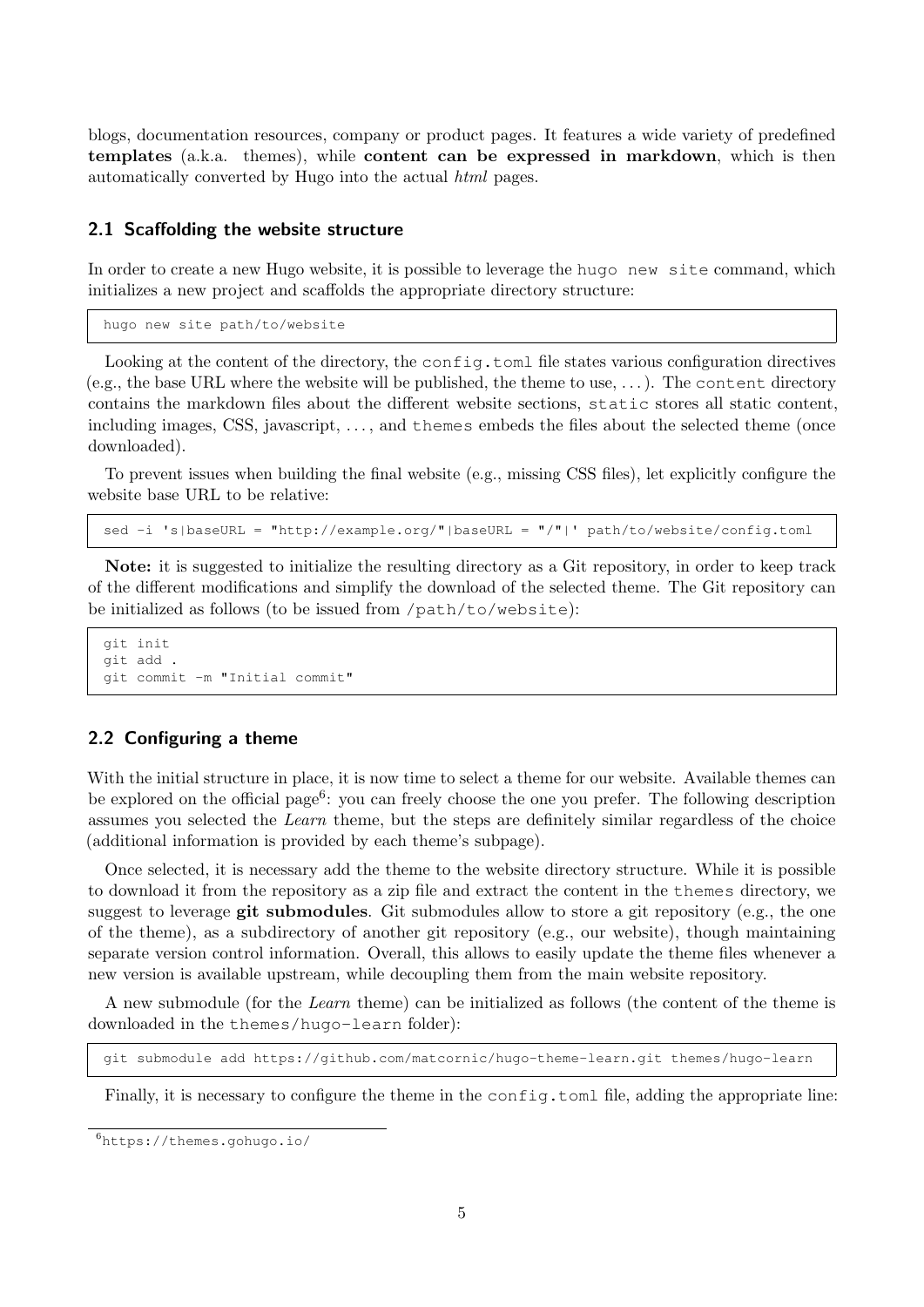theme = "hugo-learn"

Tip: this might be a good moment to commit your changes.

#### <span id="page-5-0"></span>2.3 Adding the site content

Now, it is possible to proceed adding the actual content to your website. Each section of the website is represented by a different folder inside the content directory, and it shall contain one or multiple markdown files corresponding to the different section pages. One page shall always be named index.md, and it represents the root page of the given section. Warning: the final appearance of the website depends on the theme selected during the previous step. Different themes might also rely on different content structures: refer to their respective documentation for additional information.

To create the content files, you can leverage once more the appropriate hugo command, which takes care of configuring the necessary metadata information at the beginning of each one (based on pre-defined templates). Specifically, to create two sections (e.g., basic and advanced), each composed of two pages (e.g., first and second), it is possible to proceed as follows:

```
# Modify the template to avoid marking the pages as draft
sed -i 's/draft: true/draft: false/' archetypes/default.md
# Create the root "index" file
hugo new _index.md
# Create the "basic" section
hugo new basic/_index.md
hugo new basic/first.md
hugo new basic/second.md
# Create the "advanced" section
hugo new advanced/_index.md
hugo new advanced/first.md
hugo new advanced/second.md
```
With the website structure in place, you can add the actual content, editing the different files. As mentioned earlier, each file starts with a metadata section, which includes the title and possible additional information (e.g., a priority, to enforce a different sections order). The content can be written below the metadata part, leveraging the markdown syntax to express formatting options.

#### <span id="page-5-1"></span>2.4 Building the website

While writing the different contents, it is often useful to preview the resulting website. Hugo offers the possibility to start a local webserver by means of the hugo server command (to be issued from the root directory of the website): the site can then be accessed at http://localhost:1313, and every change in the content is automatically reflected to the preview.

Differently, to generate the files (i.e., html pages, CSS stylesheets and JavaScript scripts) to be published, you can leverage the hugo -v command (once more from the root directory of the website). The outcome of the process is made available in the public subdirectory.